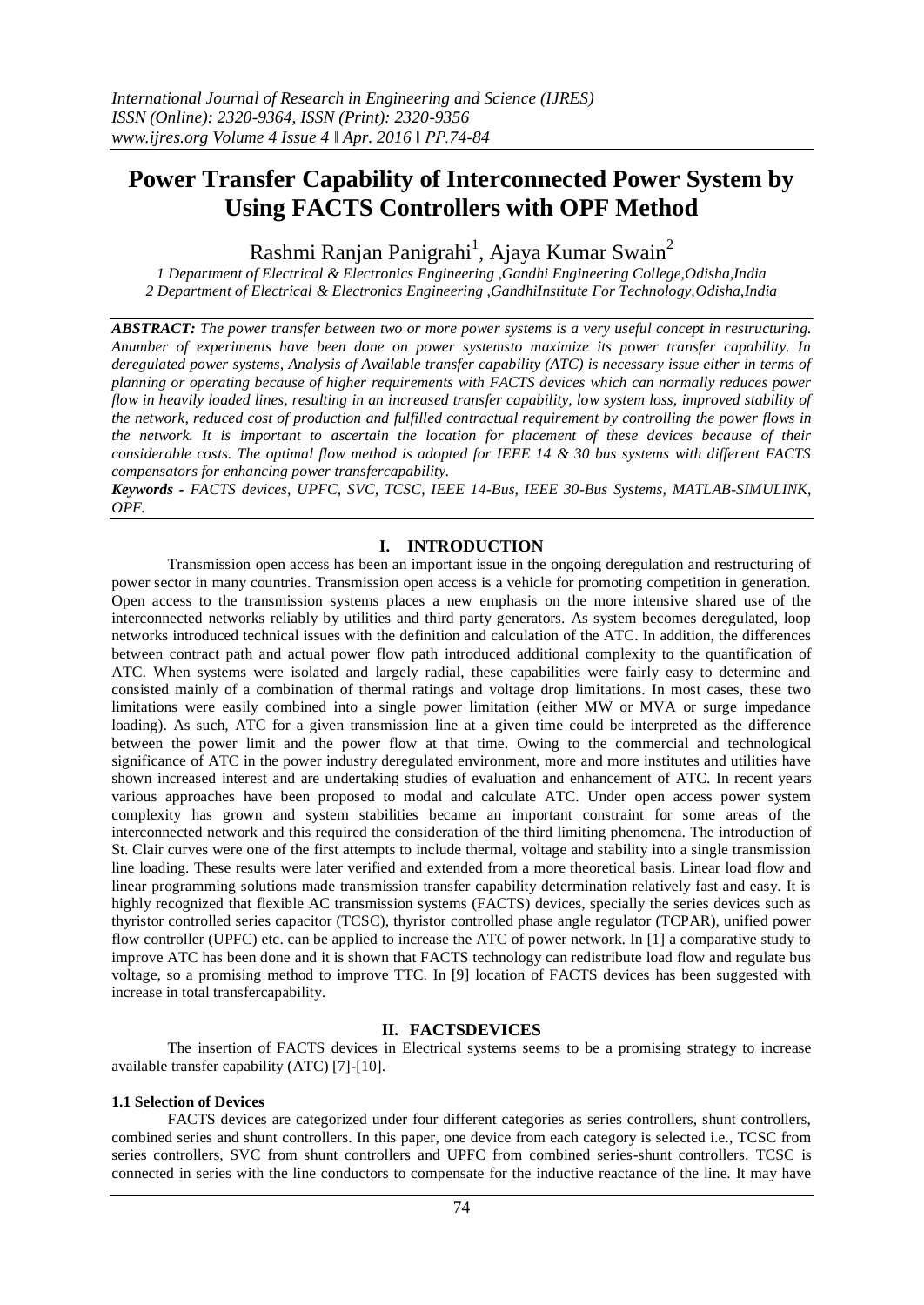one of the two possible characteristics namely capacitive or inductive, respectively to decrease or increase the reactance of the line XL respectively. Moreover, in order not to overcompensate the line, the maximum value of the capacitance is fixed at - 0.8 XL while that for inductance, it is 0.2 XL. Although TCSC is not usually installed for voltage control purpose, it does contribute for better voltage profile and reactive power control. SVC is used for voltage control applications. It helps to maintain a bus voltage at a desired value during load

variations. The SVC may have two characteristics namely, inductive or capacitive. In the inductive mode, it absorbs reactive power, whereas in the capacitive mode, reactive power is injected. It may take values characterized by the reactive power injected or absorbed at the voltage of 1 p.u.

The values are between -100 Mvar and 100 Mvar. The UPFC is capable of providing active and reactive power control, as well as adaptive voltage magnitude control and regulates all the three variables simultaneously or any combination of them, provided no operating limits are violated. The UPFC may act as an SVC, a TCSC or a phase shift controller. The versatility afforded by the UPFC makes it a prime contender to provide many of the control functions required to solve a wide range of dynamic and steady state problems encountered in electrical power networks [9]. UPFC can be modeled as a combination of one series element i.e., TCSC and a shunt element i.e., SVC [3]. Hence the operational range limits of TCSC and SVC can be applied to UPFC as well.

#### **Modeling of FACTSDevices**

TCSC has been modeled as a variable reactance inserted in the transmission line connected between buses. SVC is modeled as a reactive power source added or connected at the bus. Based on previous research [2], UPFC is modeled as combination of an SVC at a bus and a TCSC in the line connected to the samebus.

#### **Device PlacementStrategy**

ATC value is greatly influenced by the power flow in the limiting line of the system. Therefore, a FACTS device is placed in the limiting line or at the corresponding bus to which the limiting line is connected depending on the type of device. Only one FACTS device per line is allowed. If only one device is used, it is placed in the first limiting line of the system. If three devices are to be inserted, then the first three limiting lines are selected. For this purpose, the limiting lines in the considered test systems are ranked and ordered based upon the power carrying capacity in the line. For the multi-type device category, TCSC is considered as the first device, SVC as the second and UPFC as the third. If the device is TCSC, it is connected in series with the limiting line. If the device is SVC, then the type of originating bus and terminating bus of the limiting line is checked. If the one end bus is PV bus, it is discarded and if the other end bus is PQ bus, then SVC is connected. Suppose if two end buses happen to be PV buses, then the next limiting line in the order is selected and checked for type of bus. For UPFC, the series device TCSC is connected in series with the limiting line and the shunt device SVC is connected at PQ bus after checking the type of the end buses where the limiting line isconnected.

# **III. OPTIMAL POWER FLOWMETHOD**

In an OPF, the values of some or all of the control variables need to be found so as to optimize (minimize or maximize) a predefined objective. It is also important that the proper problem definition with clearly stated objectives be given at the onset. The quality of the solution depends on the accuracy of the model studied. Objectives must be modeled and its practicality with possible solutions. Objective function takes various forms such as fuel cost, transmission losses and reactive source allocation. Usuallythe objective function of interest is the minimization of total production cost of scheduled generating units. This is most used as it reflects current economic dispatch practice and importantly cost related aspect is always ranked high among operational requirements in Power Systems. OPF aims to optimize a certain objective, subject to the network power flow equations and system and equipment operating limits. The optimal condition is attained by adjusting the available controls to minimize an objective function subject to specified operating and security requirements. Some well-known objectives can be identified asbelow:

Active power objectives

- 1. Economic dispatch (minimum cost, losses, MW generation or transmissionlosses)
- 2. Environmental dispatch 3. Maximum power transfer Reactive power objectives MW and MVAr loss minimization.

#### General goals

- 1. Minimum deviation from a targetschedule
- 2. Minimum control shifts to alleviateViolations
- 3. Least absolute shift approximation of control shift Among the above the following objectives are most commonly used: (a) Fuel or active power cost optimization (b) Active power loss minimization (c) VAr planning to minimize the cost of reactive power support The mathematical description of the OPF problem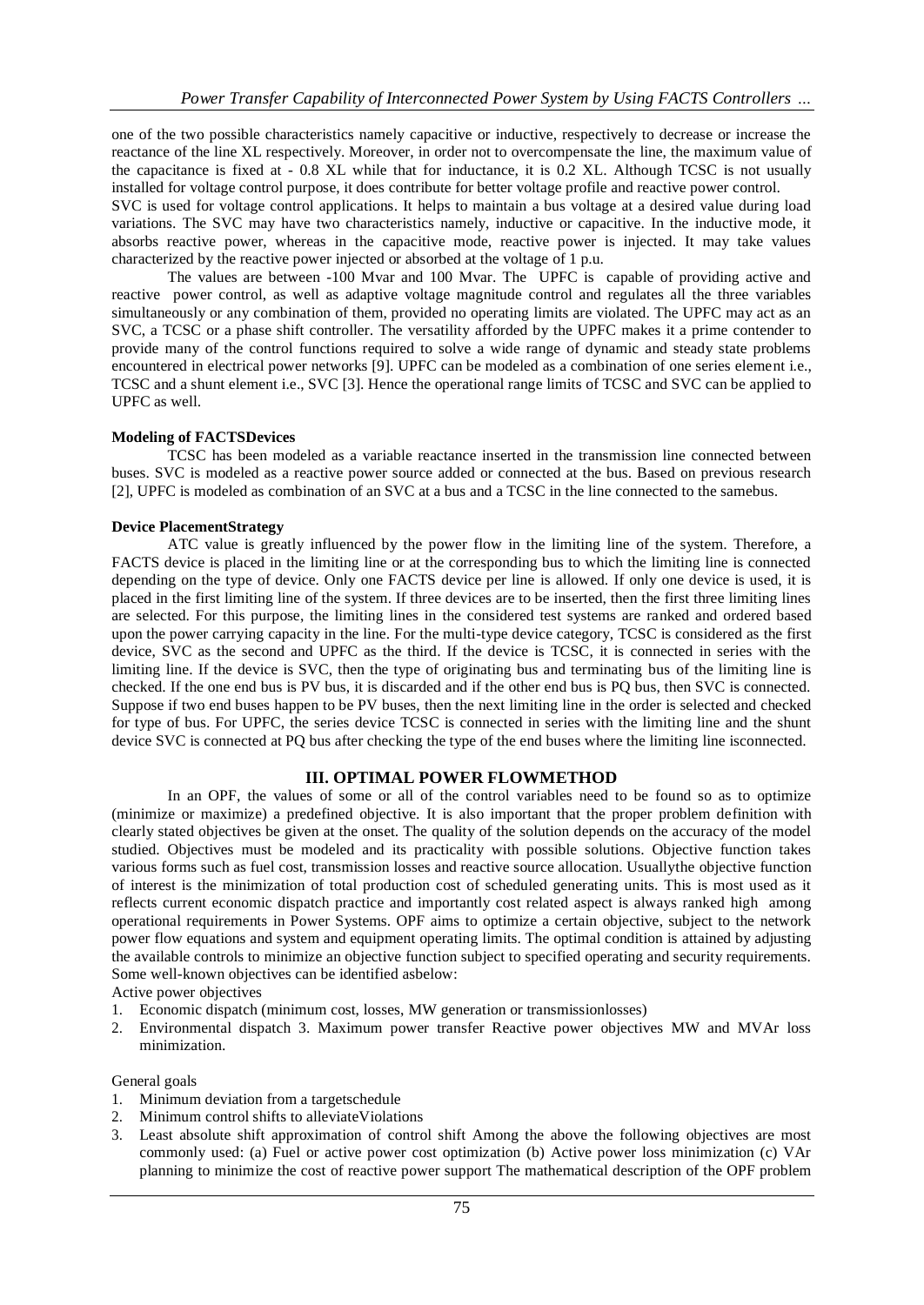is presented below: OPF Objective Function for Fuel Cost Minimization The OPF problem can be formulated as follows:

Total Generation cost function is expressed as:  $F(PG) = \sum (ai + \beta PGi + \square PGi2)$ The objective function is expressed as: Min  $F(PGi) = f(x,u)$ Subject to satisfaction of Non-Linear Equality Constraints:  $G(x,u) = 0$ And Non Linear Inequality Constraints:  $H(x,u) \square 0$  umin $\square$  u $\square$  umaxxmin $\square$  x $\square$  xmax

#### **IV. SIMULATION MODEL ANDRESULTS**

MATLAB (short for MATrixLABoratory) is a special purpose computer program optimized to perform engineering and scientific calculations. It started life as a program designed to perform matrix mathematics, but over the years it has grown into a flexible computing system capable of solving essentially any technical problem.

A MATLAB program provides a very extensive library of predefined functions to make technical programming tasks easier and more efficient. It is a huge program, with an incredibly rich variety of functions. It has an extensive library of built-in functions for data manipulation and the toolkits extend this capability with many more functions in various specialties. MATLAB comes complete with a library of pre-programmed and tested models, ranging from simple passive elements and control functions, to more complex models, such as FACTSdevices.

#### **Optimal Power Flow method:**

- Considered 14-bus and 30-bus systems for enhancement of power transfercapability.
- By using m-file programming OPF method is adopted (basic optimization method) identified power losses, transmission losses andcost.
- Identified the weak buses and adopted different FACTS controllers forcompensation.
- First considered compensation by shuntcompensator.
- Second consideredUPFC
- Third consideredSVC
- ConsideredTCSC
- ATC improvement, loading margin improvement is also considered



**Fig 1: M-file Program for Optimal power flow – GUI**



**Fig 2: Single Line Diagram adopted**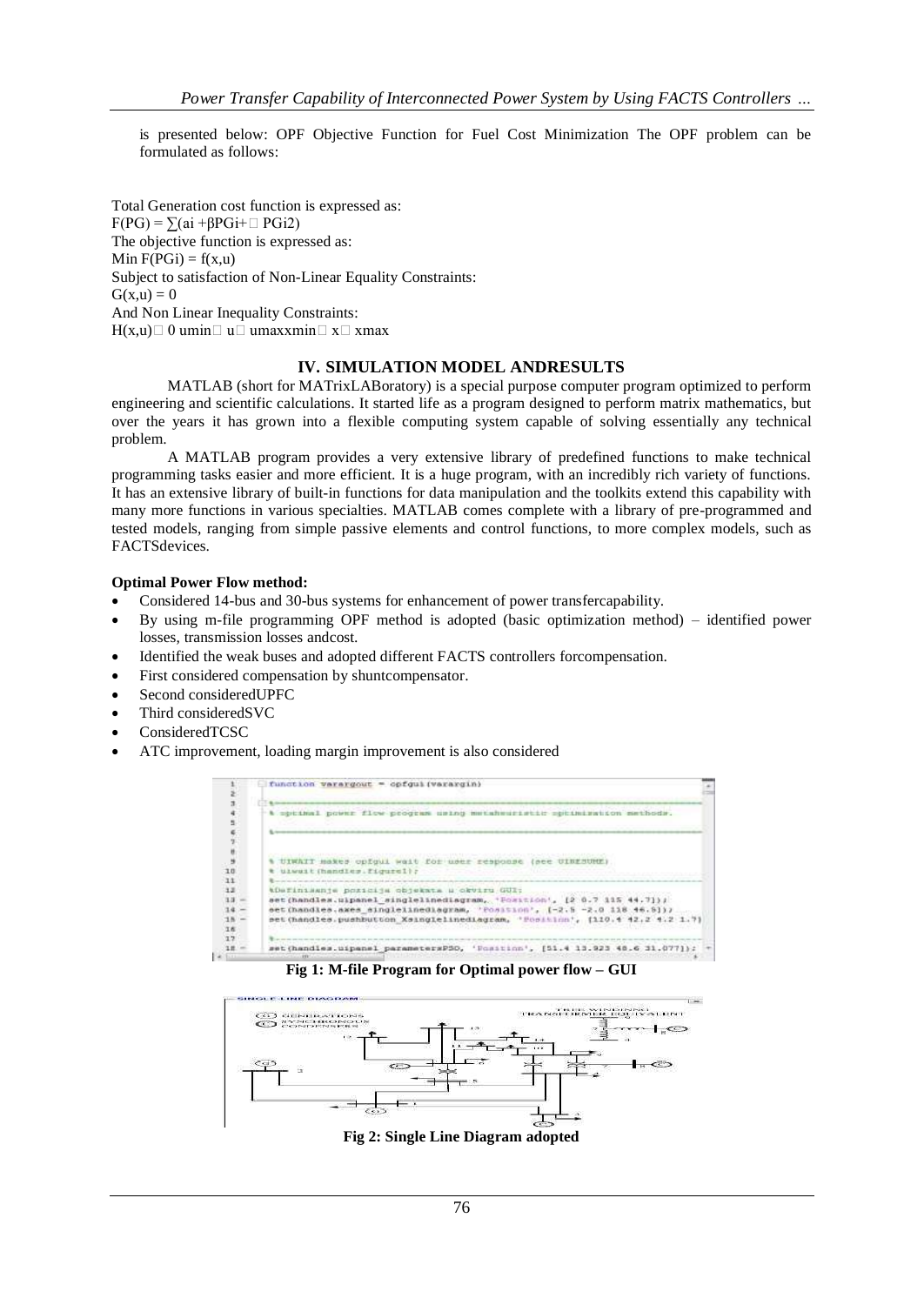

**Fig 3: Optimization Results – Convergence profile**

| Generator active<br>powers: |         | Generator voltages |          | Transformer tap settings |        |         | Shunt VAR<br>compensations |            |
|-----------------------------|---------|--------------------|----------|--------------------------|--------|---------|----------------------------|------------|
| <b>Bus No</b>               | Pq (MW) | Bus No             | Vq(p.u.) | From Bus                 | To Bus | T(p.u.) | Bus No                     | Oc (MVAr)  |
| $\overline{2}$              | 36.5646 |                    | 1,0160   |                          |        | 1.0186  | 14                         | 1,9051e-14 |
| 3                           | 36,7880 |                    | 0.9890   | 4                        | 9      | 1.0094  |                            |            |
| 6                           | 11,8620 | 3                  | 0.9951   | 5.                       | 6      | 0.9652  |                            |            |
| 8                           | 25,3790 | 6.                 | 1,0175   |                          |        |         |                            |            |
|                             |         | 8                  | 1,0153   |                          |        |         |                            |            |

**Fig 4: Optimum Control Variables**

| Pload (MW) Oload (MVAr) |           | <b>Gc (MVAr)</b> | Og (MVAr)  | Pg (MW)  | teta (deg) | $V$ (p.u.) | Bus No          |
|-------------------------|-----------|------------------|------------|----------|------------|------------|-----------------|
|                         |           |                  | 13,5867    | 155,6177 |            | 1.0150     |                 |
| 12,7000                 | 21,7000   |                  | $-33,0543$ | 36,5648  | $-3.3161$  | 0.9890     |                 |
| 19                      | 94,2000   |                  | 42,0994    | 36,7880  | $-9.1418$  | 0.9951     |                 |
| $-3.9000$               | 47.0000   | o                | - 0        |          | $-7.6917$  | 0.9869     |                 |
| 1,6000                  | 7,6000    | n.               |            |          | $-6.5804$  | 0.9869     |                 |
| 7,5000                  | 11,2000   |                  | 26.0046    | 11:5620  | $-10.9360$ | 1.0175     |                 |
|                         |           |                  |            |          | $-8.8692$  | 0.9901     |                 |
| a                       |           |                  | 15.1223    | 25.3790  | $-6,3204$  | 1.0153     | я               |
| 16,6000                 | 29,5000   |                  |            |          | $-11.1147$ | 0.9870     | a               |
| 5.8000                  |           |                  |            |          | $-11.3960$ | 0.9845     | 10              |
| 1.6000                  | $-3.5000$ |                  |            |          | $-11.3006$ | 0.9971     | TT.             |
| 1,6000                  | 6.1000    |                  | o          |          | $-11.8637$ | 1.0006     | 12.             |
| 5.8000                  | 13.5000   |                  | 0          |          | $-11.8850$ | 0.9945     | 13 <sub>1</sub> |
| 5                       | 14.9000   | 1.90516-14       | o          |          | $-12.5833$ | 0.9711     | 14              |

**Fig 5: Bus voltages and powers under Optimum control variables**

| No. runs            |              |
|---------------------|--------------|
| Minimum O.F.        | $8.3644e+03$ |
| Maximum O.F.        | 8.3644e+03   |
| Mean O.F.           | 8.3644e+03   |
| Std. deviation O.F. |              |
| Mean TOC (s)        | 10.0877      |

**Fig 6: Statistics**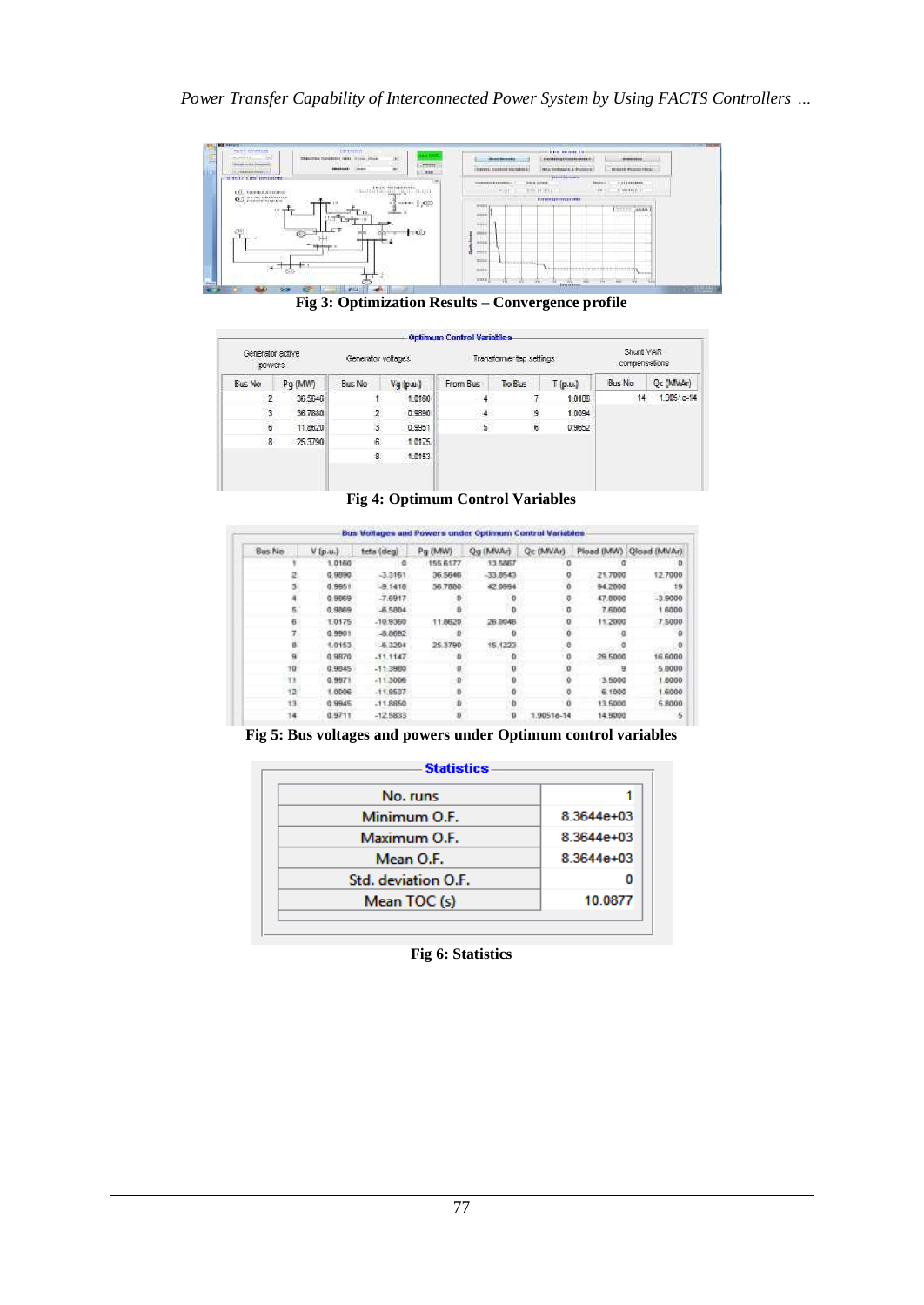|                    |                          |             | Table 1. Dramen power flow and Loss under optimum control variables |                |        |
|--------------------|--------------------------|-------------|---------------------------------------------------------------------|----------------|--------|
| From<br><b>Bus</b> | To Bus                   |             | Active power Reactive power                                         | Ploss          | Qloss  |
| 1                  | 2                        | 103.2515    | 12.6176                                                             | 2.0459         | 6.2464 |
| $\overline{1}$     | 5                        | 52.3661     | 0.9691                                                              | 1.4419         | 5.9522 |
| $\overline{c}$     | 1                        | $-101.2056$ | $-11.6783$                                                          | 2.0459         | 6.2464 |
| $\overline{2}$     | $\overline{\mathbf{3}}$  | 47.6588     | $-13.9288$                                                          | 1.1580         | 4.8786 |
| $\overline{2}$     | 4                        | 38.9269     | $-11.6883$                                                          | 0.9600         | 2.9128 |
| $\overline{c}$     | 5                        | 29.4846     | $-9.2589$                                                           | 0.5395         | 1.6473 |
| $\overline{3}$     | 2                        | 46.5008     | 14.4969                                                             | 1.1580         | 4.8786 |
| 3                  | 4                        | $-10.9111$  | 8.6025                                                              | 0.1383         | 0.3530 |
| 4                  | $\overline{2}$           | -37.9669    | 11.2828                                                             | 0.9600         | 2.9128 |
| $\overline{4}$     | 3                        | 11.0495     | -9.5065                                                             | 0.1383         | 0.3530 |
| 4                  | 5                        | $-40.6671$  | 13.2140                                                             | 0.2506         | 0.7906 |
| $\overline{4}$     | 7                        | 9.4259      | $-9.7559$                                                           | 0              | 0.1986 |
| $\overline{4}$     | 9                        | 10.3587     | $-1.3344$                                                           | $\overline{0}$ | 0.6190 |
| 5                  | 1                        | $-50.9242$  | 0.0480                                                              | 1.4419         | 5.9522 |
| 5                  | $\overline{\mathcal{L}}$ | $-28.9450$  | 7.5290                                                              | 0.5395         | 1.6473 |
| 5                  | 4                        | 40.9178     | $-12.4234$                                                          | 0.2506         | 0.7906 |
| 5                  | 6                        | 31.3515     | 3.2464                                                              | 0              | 2.7681 |
| $\overline{6}$     | 5                        | 31.3515     | $-0.8518$                                                           | $\overline{0}$ | 2.7681 |
| $\overline{6}$     | $\overline{11}$          | 6.6898      | 7.2118                                                              | 0.0888         | 0.1859 |
| $\overline{6}$     | 12                       | 7.8183      | 3.0061                                                              | 0.0833         | 0.1734 |
| $\overline{6}$     | 13                       | 17.5053     | 9.1385                                                              | 0.2492         | 0.4907 |
| 7                  | 4                        | 9.4259      | 10.1659                                                             | 0              | 0.1986 |
| 7                  | 8                        | $-25.3790$  | $-13.6310$                                                          | $\overline{0}$ | 1.4913 |
| 7                  | 9                        | 34.8049     | 3.4651                                                              | $\overline{0}$ | 1.3729 |
| $\overline{8}$     | 7                        | 25.3790     | 15.1223                                                             | 0              | 1.4913 |
| 9                  | 4                        | 10.3587     | 1.9692                                                              | $\overline{0}$ | 0.6190 |
| 9                  | 7                        | 34.8049     | $-2.0921$                                                           | $\overline{0}$ | 1.3729 |
| 9                  | 9                        | 0           | $-18.5091$                                                          | 0              | 0      |
| 9                  | $\overline{10}$          | 5.9411      | 0.6765                                                              | 0.0117         | 0.0310 |
| 9                  | 14                       | 9.7225      | 1.3556                                                              | 0.1257         | 0.2675 |
| 10                 | 9                        | $-5.9294$   | $-0.6455$                                                           | 0.0117         | 0.0310 |
| 10                 | 11                       | $-3.0706$   | $-5.1545$                                                           | 0.0305         | 0.0713 |
| $\overline{11}$    | 6                        | $-6.6011$   | $-7.0258$                                                           | 0.0888         | 0.1859 |
| $\overline{11}$    | 10                       | 3.1011      | 5.2258                                                              | 0.0305         | 0.0713 |
| 12                 | 6                        | $-7.7350$   | $-2.8327$                                                           | 0.0833         | 0.1734 |
| 12                 | 13                       | 1.6344      | 1.2327                                                              | 0.0092         | 0.0084 |
| 13                 | 6                        | $-17.2562$  | $-8.6478$                                                           | 0.2492         | 0.4907 |
| 13                 | $\overline{12}$          | $-1.6252$   | $-1.2243$                                                           | 0.0092         | 0.0084 |
| 13                 | 14                       | 5.3819      | 4.0721                                                              | 0.0787         | 0.1603 |
| 14                 | 9                        | 9.5968      | $-1.0882$                                                           | 0.1257         | 0.2675 |
| $\overline{14}$    | $\overline{13}$          | 5.3032      | -3.9118                                                             | 0.0787         | 0.1603 |

**Table 1: Branch power flow and Loss under optimum control variables**

#### **IEEE 30-Bus System with FACTS Compensators:**

The IEEE 30 Bus system is considered in estimation of TTC using different controllers. The 11 kV and 1.0 kV base voltages are considered as initial conditions. The model actually has these buses at either 132 or 33 kV.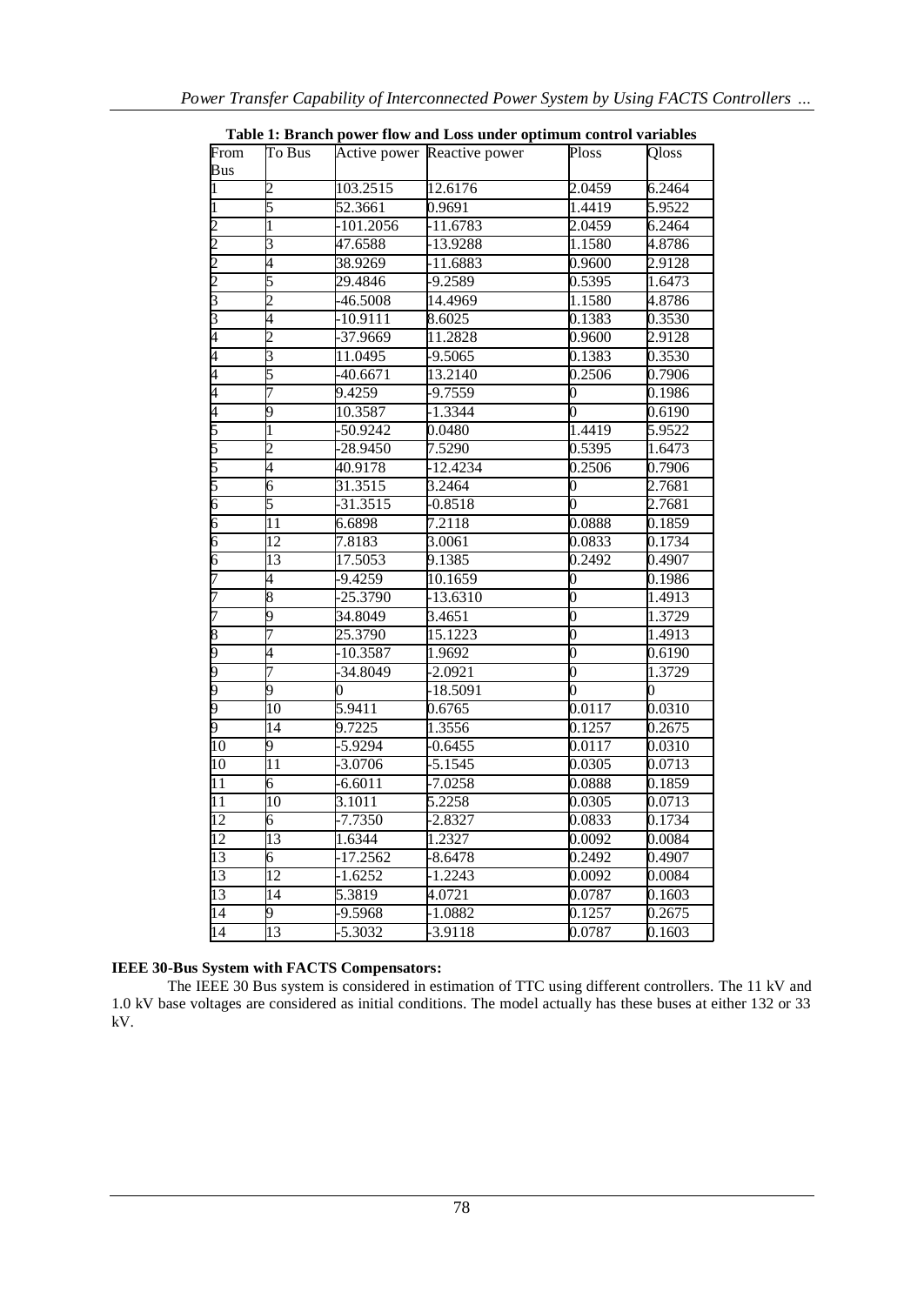

**Fig 7: Single line diagram of IEEE 30 bus system**



**Fig 8: Simulation model of IEEE 30-bus system**

| 25       |        | 1.0032 -16.0720    |
|----------|--------|--------------------|
| 26       |        | 0.9852 -16.5038    |
| $\Omega$ | 0.0000 | 17.00 <sub>7</sub> |

30 0.9828 -17.8067

**Fig 9: Weakest Buses obtained before compensation for IEEE 30 bus system** FACTS controllers placed at 30 Bus system

| STATCOM   Vsh   Thst |          |                     | <b>Contract</b> | Qsh       |  |
|----------------------|----------|---------------------|-----------------|-----------|--|
|                      | Bus I pu | l Degree l          |                 | <b>DU</b> |  |
|                      |          |                     |                 |           |  |
| 26                   | 1.0014   | $-16.7872 - 0.0137$ |                 |           |  |
| 30                   | 1.0020   | $-18.0321 - 0.0202$ |                 |           |  |
|                      |          |                     |                 |           |  |

**Fig 10: Voltage improvement with FACTS controller in IEEE 30 bus system Analysis without FACTS controllers for IEEE 14 Bus system:**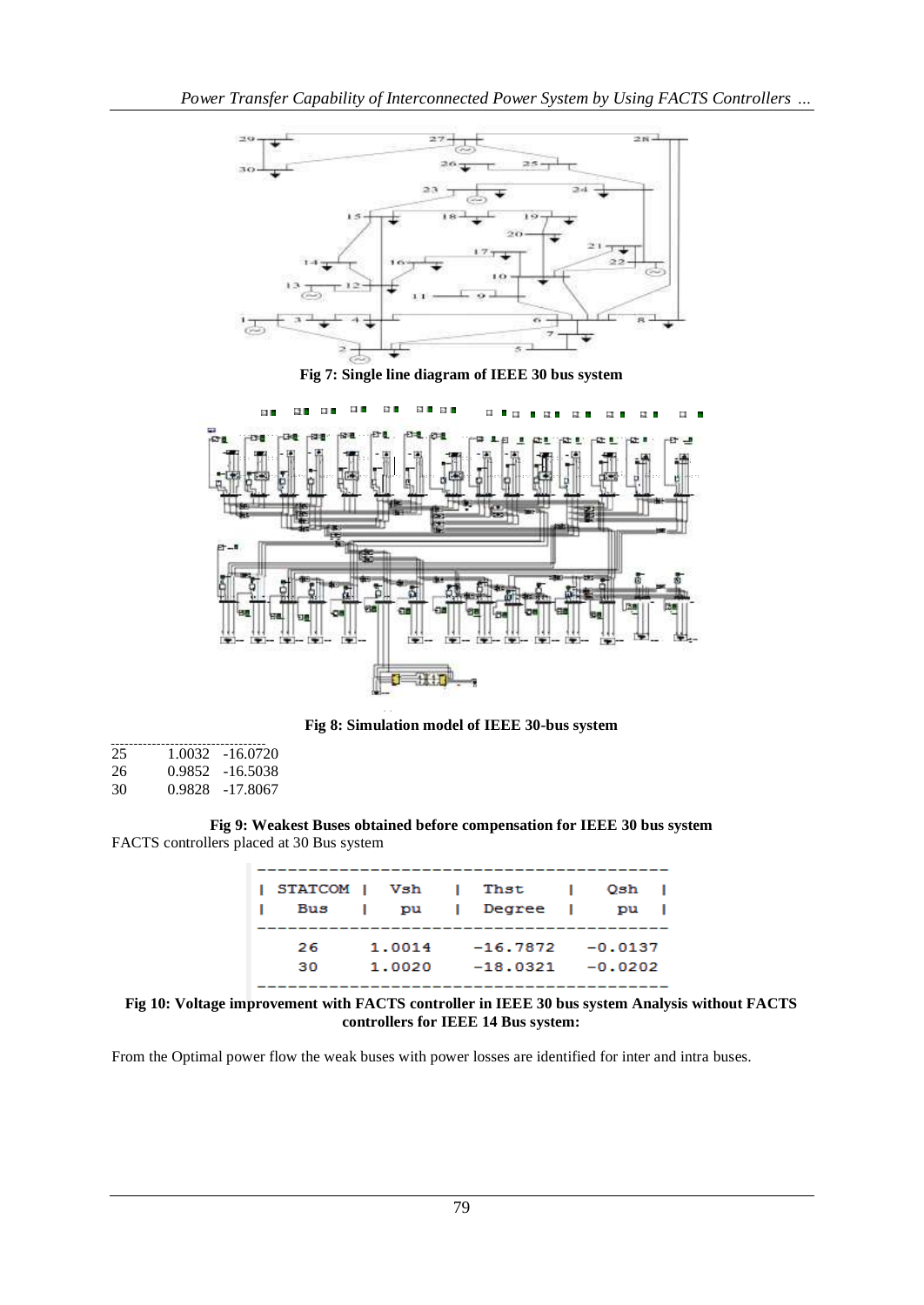|    |                | From Bus To Bus Active power Reactive power Ploss Qloss |               |              |
|----|----------------|---------------------------------------------------------|---------------|--------------|
|    | 103.2515       | 12.6176                                                 | 2.0459 6.2464 |              |
| l1 | 52.3661        | 0.9691                                                  | 1.4419 5.9522 |              |
| 2  | $1 - 101.2056$ | $-11.6783$                                              | 2.0459 6.2464 |              |
| з  | $-46.5008$     | 14.4969                                                 | 1.1580 4.8786 |              |
|    | $-50.9242$     | 0.0480                                                  |               | 1.44195.9522 |

**Analysis with FACTS controllers for IEEE 14 and 30 bus system: a) TCSCResult**



**Fig 12: LoadCurrent**



**Fig 13: Active Power Verus Time (secs)**



**Fig 14: Regulated LoadVoltage**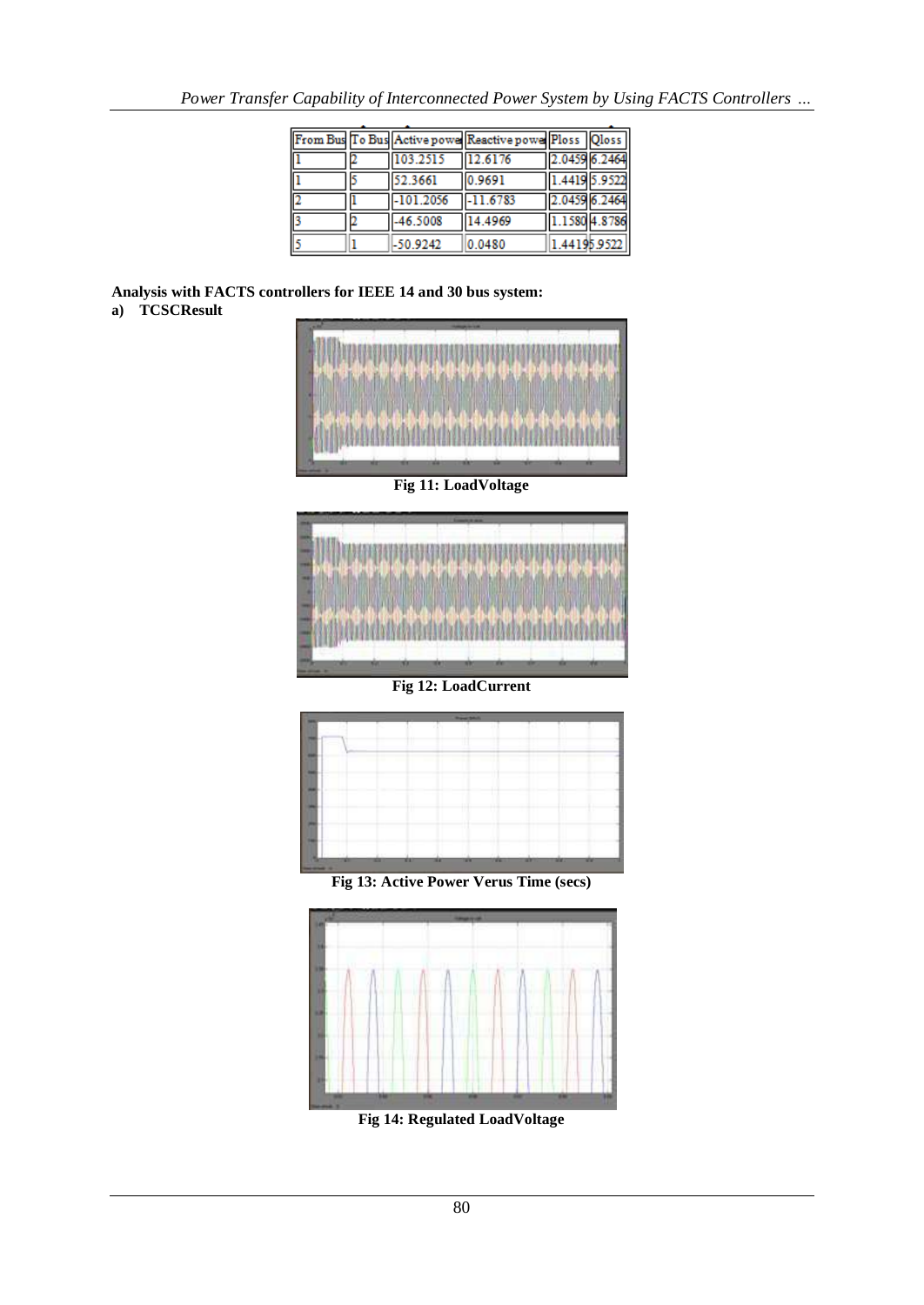



**Fig 16: Regulated Load Power**

# **b) UPFCResult:**

Co nt in uous

powergui



Scope2



Fig 17: Subsystem of 14-bus system with UPFC

![](_page_7_Figure_10.jpeg)

**Fig 18: Active and Reactive Power Versus Time (Secs)**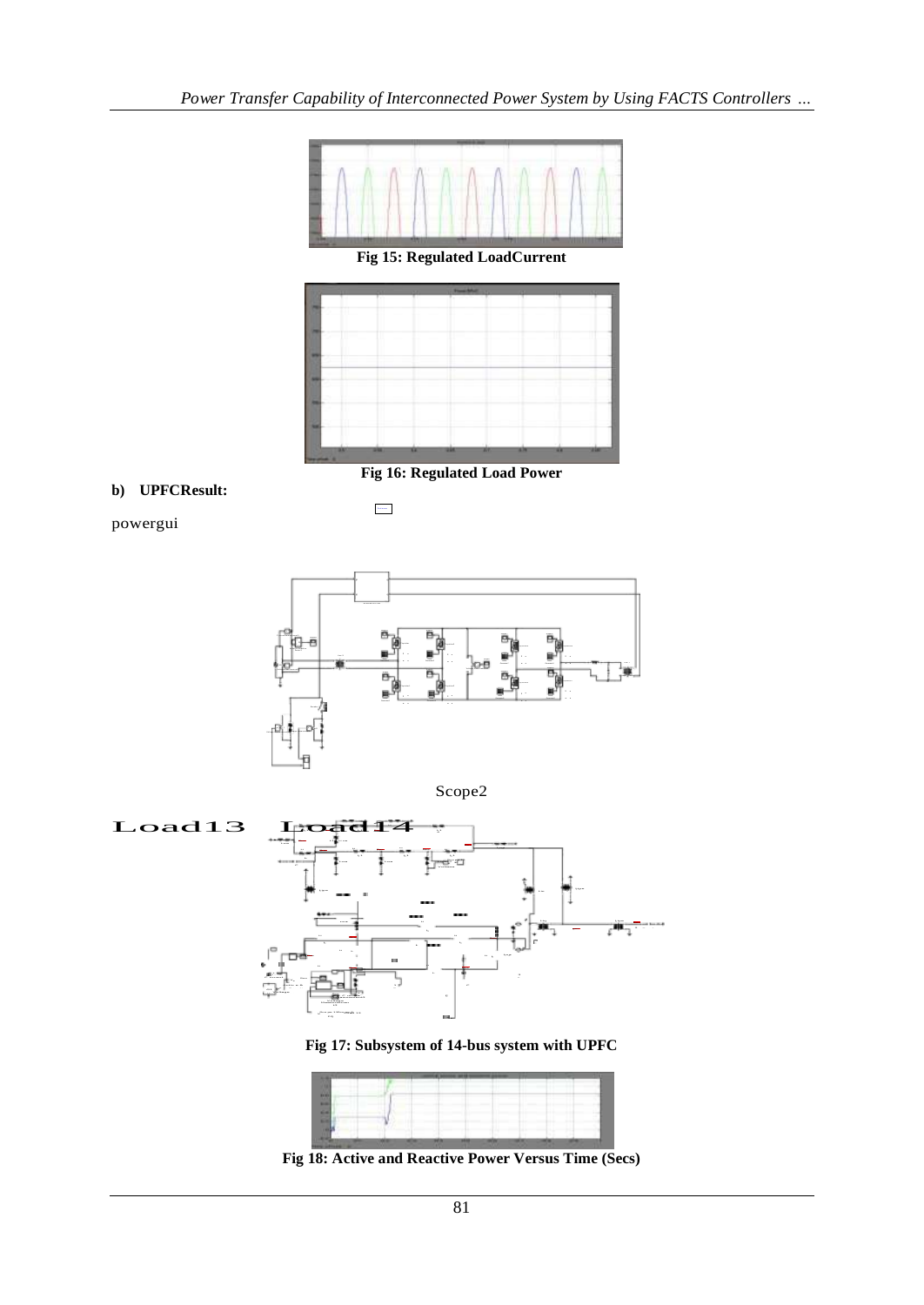![](_page_8_Figure_1.jpeg)

![](_page_8_Figure_2.jpeg)

**Fig 20: DC capacitor Voltage**

**c) SVCController:**

![](_page_8_Figure_5.jpeg)

**Fig 21:** Simulation model with SVC output controller

![](_page_8_Picture_7.jpeg)

**Fig 22: Three Phase Voltages Versus Time (secs)**

![](_page_8_Figure_9.jpeg)

**Fig 23: Three Phase Currents Versus Time (secs) Enhancement of power transfer capability IEEE 14 Bus System:**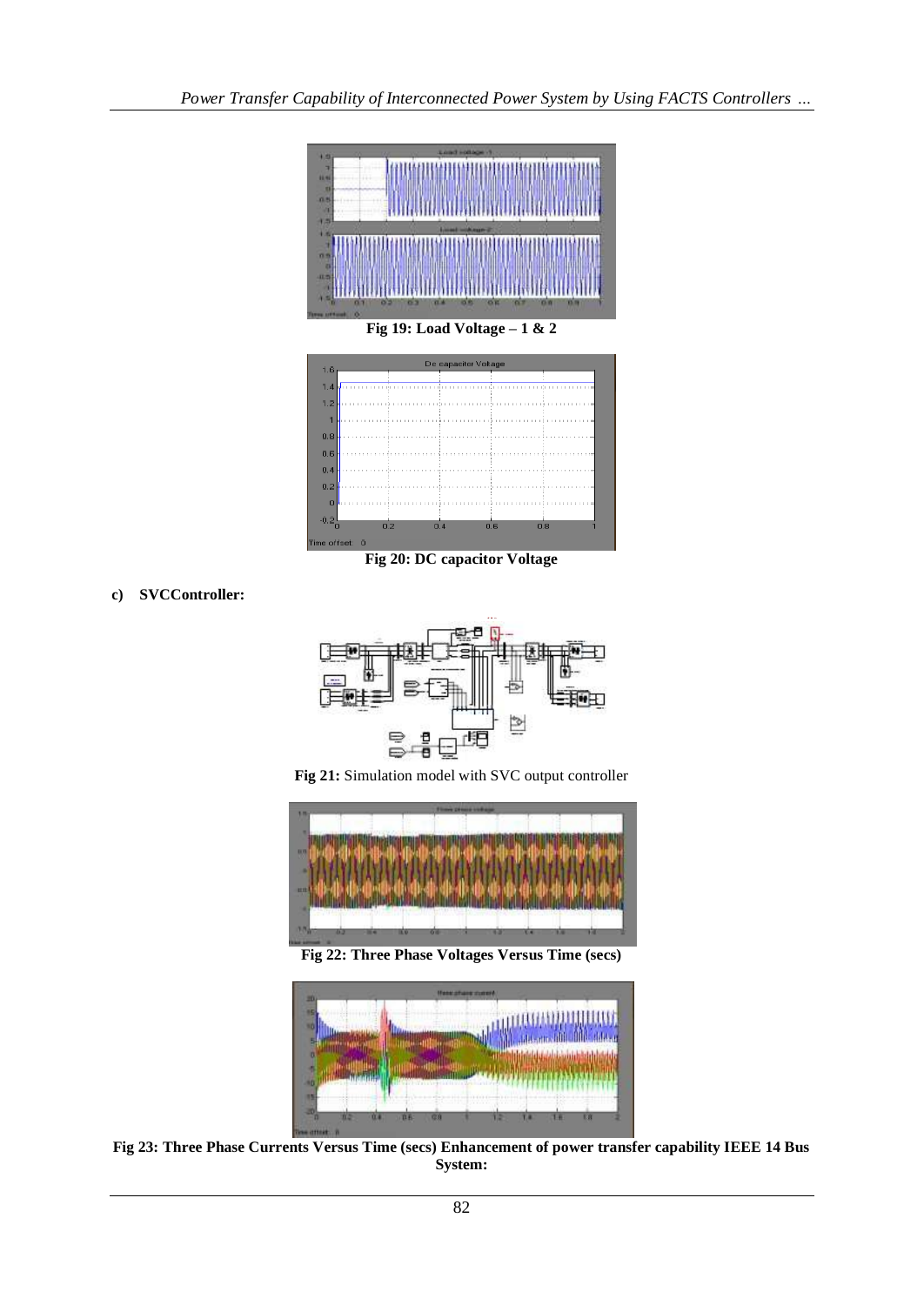|                        |                      | Transfer  |         | OPF method |                                              |  |
|------------------------|----------------------|-----------|---------|------------|----------------------------------------------|--|
|                        |                      | From Area | To Area | TTC (MW)   | Constraint                                   |  |
| Without<br>devices     | FACTS <sup>1</sup>   |           | っ       | 26         | No Reactive power<br>Limits                  |  |
| <b>FACTS</b><br>(TCSC) | devices              |           |         | 34.2       | Violating<br>reactive                        |  |
| <b>FACTS</b><br>(UPFC) | devices              |           |         | 36         | limit<br>of<br>power<br>generator at bus: 1; |  |
| FACTS devices (SVC)    |                      |           |         | 28         |                                              |  |
|                        |                      | From Area | To Area | TTC(MW)    | Constraint                                   |  |
| Without<br>devices     | FACTS <sup>1</sup>   |           |         | 31         | No Reactive power<br>Limits                  |  |
| <b>FACTS</b><br>(TCSC) | devices              |           |         | 39         | Violating<br>reactive                        |  |
| <b>FACTS</b><br>(UPFC) | devices              |           |         | 43         | limit<br>power<br>of<br>generator at bus: 5; |  |
| FACTS devices (SVC)    |                      |           |         | 35         |                                              |  |
|                        |                      | From Area | To Area | TTC(MW)    | Constraint                                   |  |
| Without<br>devices     | <b>FACTS</b>         |           |         | 38.6       | No Reactive power<br>Limits                  |  |
| <b>FACTS</b><br>(TCSC) | devices <sup>3</sup> |           |         | 39.1       | Violating<br>reactive                        |  |
| <b>FACTS</b><br>(UPFC) | devices              |           |         | 44         | limit<br>power<br>of<br>generator at bus: 3; |  |
| FACTS devices (SVC)    |                      |           |         | 38.2       |                                              |  |

# **Enhancement of power transfer capability IEEE 30 BusSystem**

|                                    | Transfer          |         | OPF method         |                                                                        |
|------------------------------------|-------------------|---------|--------------------|------------------------------------------------------------------------|
|                                    | From Area         | To Area | TTC(MW) Constraint |                                                                        |
| <b>FACTS</b><br>Without<br>devices |                   |         | 115.9              | No<br>Reactive<br>power Limits                                         |
| FACTS devices(TCSC) 29             |                   | 30      | 115.1              | Violating<br>reactive<br>limit<br>οf<br>power<br>generator at bus: 30; |
| FACTS devices(UPFC)                |                   |         | 168.1              |                                                                        |
| FACTS devices(SVC)                 |                   |         | 107.5              |                                                                        |
|                                    | From Area To Area |         | TTC(MW)            | Constraint                                                             |
| <b>FACTS</b><br>Without<br>devices |                   |         | 115.9              | No<br>Reactive<br>power Limits                                         |
| FACTS devices(TCSC) 25             |                   | 26      | 117.729            |                                                                        |
| FACTS devices(UPFC)                |                   |         | 149.2              | Violating<br>reactive<br>power                                         |
| FACTS devices(SVC)                 |                   |         | 110.228            | limit of generator at<br>bus: 30;                                      |

# **V. CONCLUSION**

These simulation results gives us a clear idea about the use of FACTs controllers on the interconnection of two different power system in order to maximize the real and reactive power flow between them. The FACTs devices are capable to control the real and reactive power as well as the line impedance, phase angle and voltage magnitude. From the results it is clear that UPFC able to control the flow of active power better than other two controllers (SVC and TCSC) and enhancesTTC.